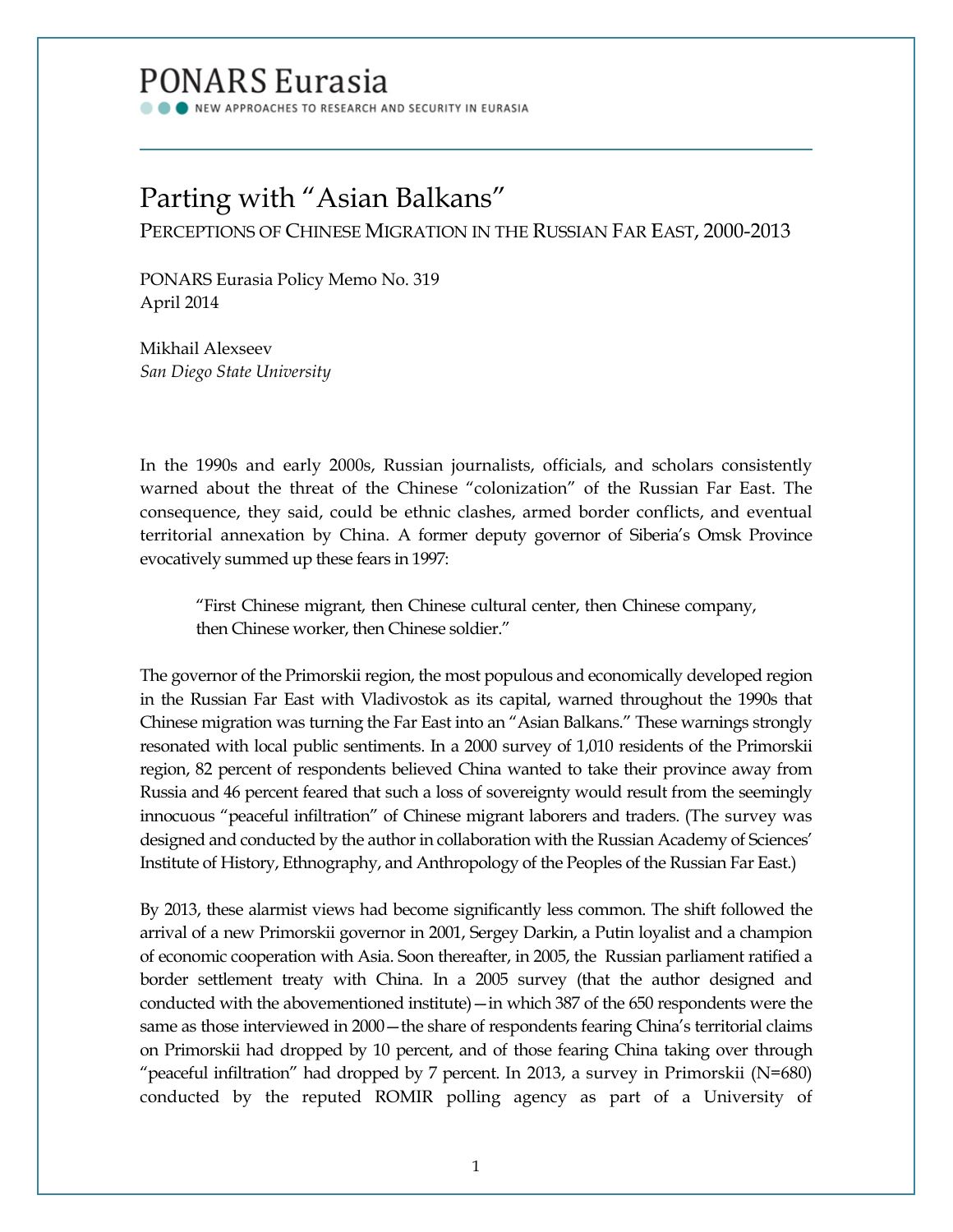Oslo/Norwegian Institute of International Relations project on "New Russian Nationalism" (NEORUSS) registered a further decline of those fears.<sup>1</sup> About 61 percent of respondents—more than 20 percent fewer than in 2000—believed that China harbored territorial claims on Primorskii. Most importantly, only 24 percent in 2013 feared a loss of sovereignty to China through "peaceful infiltration" of migrants across the border. Also, in 2013, for the first time since 2000, more respondents said China was unlikely to enlarge its territory at the expense of Primorskii compared to those who believed it was likely (see **Figure 1** for the shifts in these views from 2000 to 2013).

## **The Puzzle: Geopolitical Fears and Xenophobia Stay Strong**

Whereas fears of Chinese migration undermining Russia's sovereignty over its Far Eastern regions have diminished, significant putative causes and correlates of these fears appeared to be just as strong or stronger in 2013 as compared to 2000 and 2005. In particular, the perceived scale of migration remained highly exaggerated; a geopolitical conflict with China became a stronger cause for concern; ethnic prejudice and xenophobia remained as prominent as before; the sense of China gaining more from cross-border trade had increased; and social contacts between Primorskii residents and Chinese migrants had decreased. This is what the surveys tell us specifically:

- "Demographic overhang." In the 1990s, Russian analysts used this metaphor to warn about Chinese migration threatening the demographic identity of the Russian Far East, where fewer than 7 million Russians live with the "overhang" of the more than 100 million Chinese that reside in the three border provinces of China. This demographic reality remained as true and seemingly relevant in 2013 as it was in 2000. The related public fears also persisted. When asked what percentage of the Primorskii population were migrants (most of whom were believed to be Chinese), the modal response was 20 percent in 2000, 30 percent in 2005, and 40 percent in 2010. Reports from the Russian migration service and census data, as well as personal ethnographic observations, suggest that respondents exaggerated the scale of migration into Primorskii by more than tenfold in each survey.
- The military balance between Russia and China continues to be viewed as shifting inexorably in China's favor. By 2013, more Primorskii residents felt China's military would be stronger than Russia's in ten years (see **Figure 2**). Notably, the perception of China gaining militarily on Russia grew the most from 2005 to 2013—just when fewer Primorskii respondents saw Chinese migration as a threat to Russia's sovereignty over their region.
- Armed border clashes between Russia and China became a stronger concern in 2013 than they were in 2000 and 2005. Almost a quarter of respondents in 2013 considered

<span id="page-1-0"></span><sup>&</sup>lt;sup>1</sup> The author is a participant/contributor to NEORUSS. l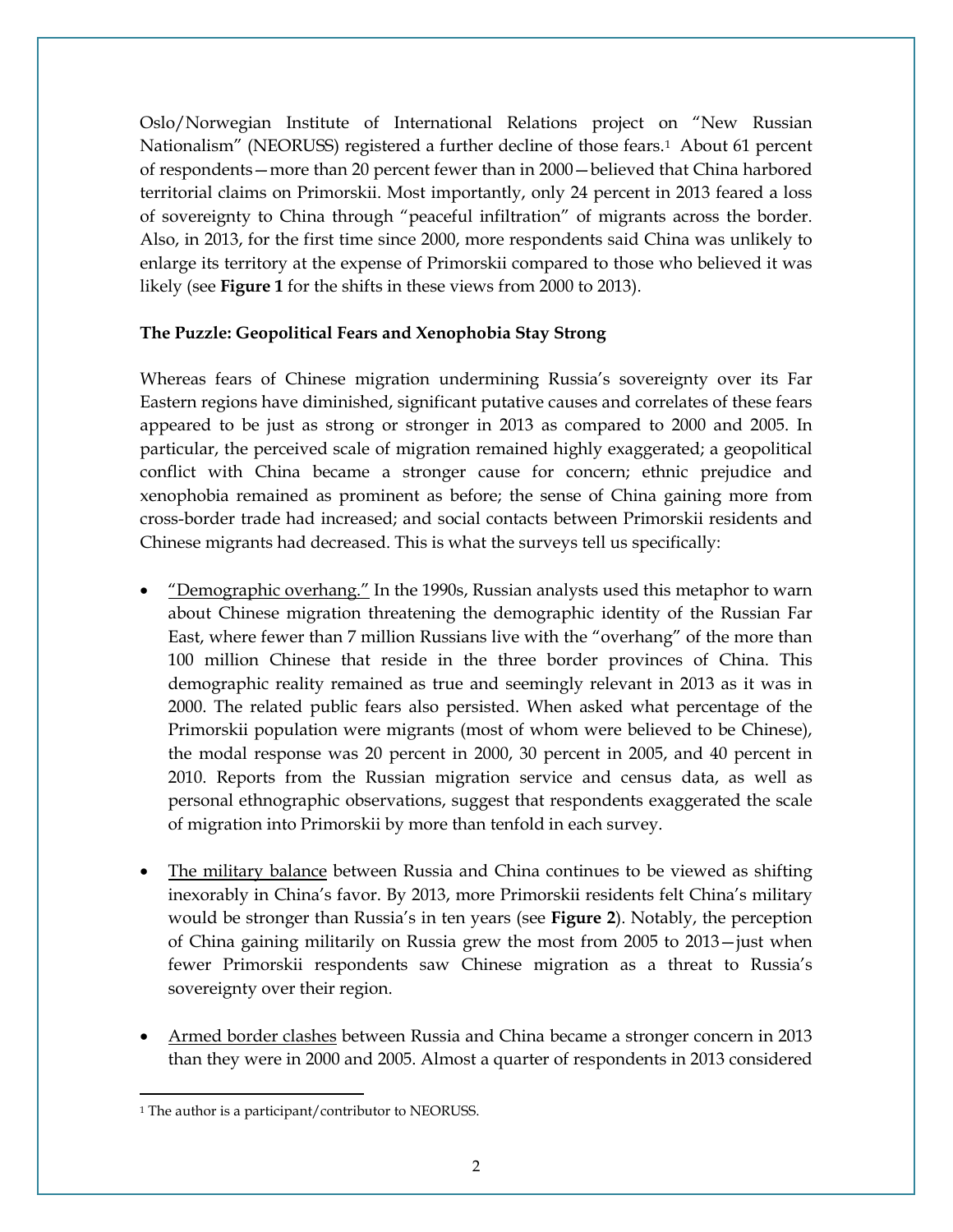the repetition of violent clashes similar to those that happened over Damanskii (Zhenbao) Island between Russia and China in 1969 as likely to occur today (see **Map 1**)—compared to just 9 percent of respondents in 2005 and 19 percent in 2000. Thirty-eight percent of respondents in 2013 felt such border clashes could happen ten years into the future, compared to 19 percent of respondents in 2005 and 35 percent in 2000. Interestingly, after seven years of no activity, Google Trends in 2011 registered a rise in Google searches in Russian for "Damanskii Island" and "Conflict at Damanskii" originating in the Russian Far East.

- Xenophobic prejudice in Primorskii has remained strong. Approximately 54 percent of respondents in 2005 and 2013 agreed with the statement that all migrants, legal and illegal, and their children should be deported from Primorskii.[2](#page-2-0) About half of these respondents, in each survey, agreed with this statement fully. Almost three quarters of respondents in 2005 and 2013 opposed granting all migrants unconditional residency rights in Primorskii; the number of those who fully opposed the measure shot up from 29 to 46 percent. The number of respondents who felt it would be unacceptable for their close relatives to marry an ethnic Chinese increased from about 80 percent in 2005 to 90 percent in 2013. The number of respondents supporting the slogan "Russia for ethnic Russians!" rose from 65 percent in 2005 to 77 percent in 2013.
- Gains from cross-border trade continued to be seen as accruing more to China than to Russia. In 2000, 28 percent of Primorskii respondents believed Russians gained more than the Chinese from cross-border trade, compared to 21 percent in 2005 and 15 percent in 2013. The perceived gap in relative gains in China's favor continued to widen (see **Figure 3**).
- Social contact between Primorskii residents and Chinese migrants most likely became less frequent. In 2005, 84 percent of respondents reported some form of contact with migrants. In 2013, this number dropped to 61 percent, largely because fewer respondents reported making contact when buying food or consumer goods. The number of respondents who said they had friends or acquaintances among migrants stayed about the same—25 percent in 2005 and 27 percent in 2013. Meanwhile, the number of Primorskii residents who said they never helped migrants increased from 68 percent in 2005 to 72 percent in 2013.

In short, while fears among Primorskii residents about the loss of sovereignty due to Chinese migration declined significantly from 2000 to 2013, it was not because they felt less threatened by China's military might, had become less xenophobic, felt they had gained more from cross-border trade, or interacted more with Chinese migrants.

l

<span id="page-2-0"></span><sup>2</sup> In 2000 this question was not asked.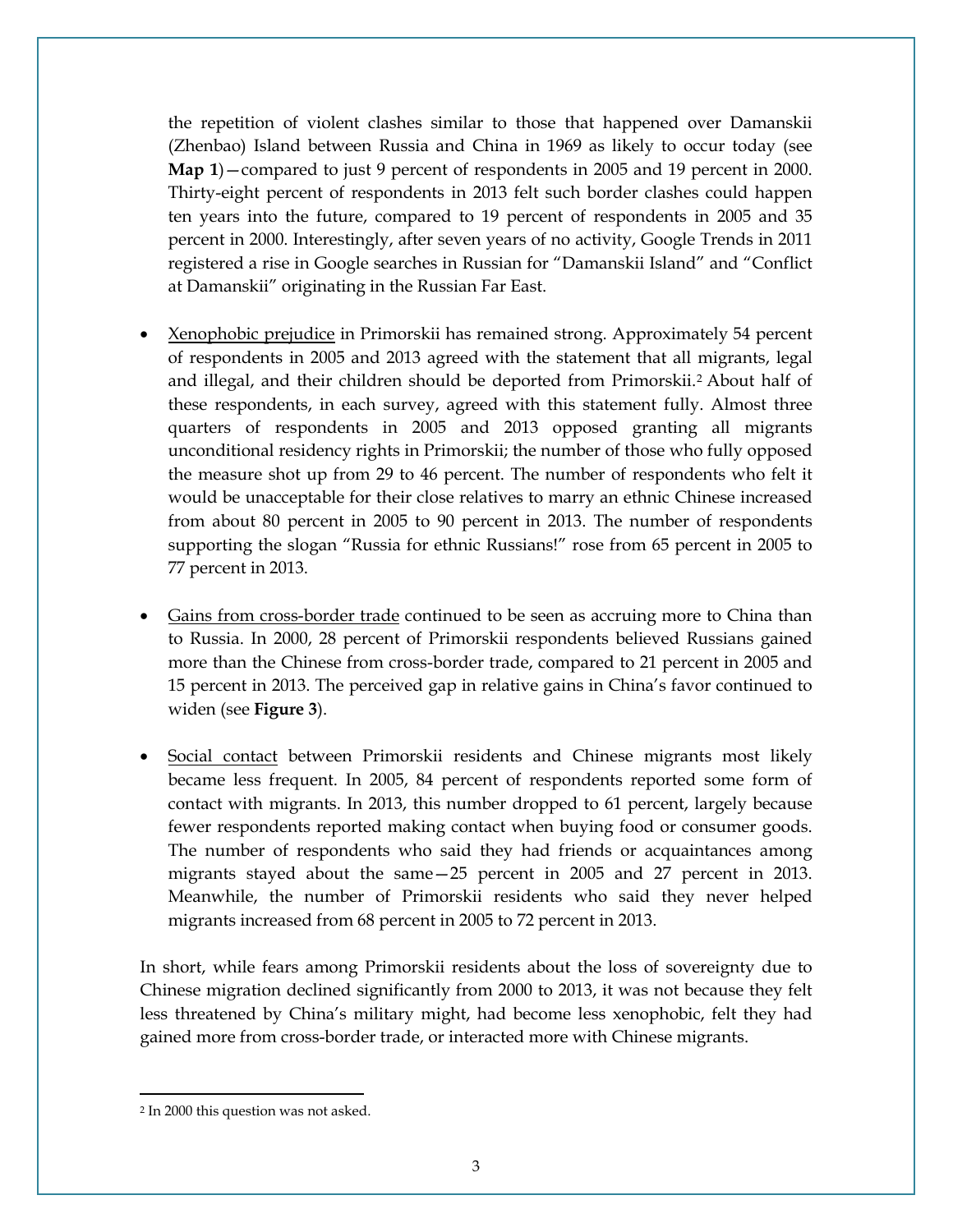### **Plausible Explanations: Stronger Sense of Moscow's Authority and In-group Gains**

That said, the decline in perceived threat of Chinese "infiltration" coincides with three significant changes in respondents' views and circumstances from 2000 to 2013.

First, the number of respondents concerned that Primorskii was isolated from central Russia and from the influence of the Russian government dropped. In 2000, about 48 percent of respondents expressed concern about Primorskii's isolation; in 2005, over 53 percent did as well. But in 2013, the number of such respondents dropped to just over 34 percent, nearly 20 percentage points. In regression analysis conducted with the 2000 survey data, perceived isolation from the center was one of the strongest and most robust predictors of concern about China's territorial claims.

Second, the economic circumstances of respondents had improved significantly, probably further bolstering confidence in Moscow's authority. The median household income per person among respondents rose from about 5,750 rubles in 2005 to 17,500 rubles in 2013 (in constant 2013 rubles).[3](#page-3-0) Primorskii residents felt less abandoned by Russia's government. In 2005, 92 percent of respondents agreed that those in power did not care for ordinary people like them. In 2013, the number of such respondents dropped to 78 percent.

Third, a significantly larger number of respondents from Primorskii had traveled to China more often. When asked how many times they had visited China in the past ten years, 80 percent of respondents in 2000 said "never." This number dropped to 72 percent in 2005 and to 38 percent in 2013. Conversely, the number of respondents saying they had visited China three to five times over the preceding ten years rose from 4 percent in 2000 to 7 percent in 2005 to 20 percent in 2013.

Regression tests—controlling for multiple predictors at once—showed that these three factors had an impact on the changing views of Chinese migration in Primorskii. In 2005, those who feared being isolated from Moscow over the next 10 years were more likely to suspect Chinese territorial claims, fear loss of territory to China, and regard migration as a territorial threat. In 2013 fear of isolation subsided and no longer related to the perceived threat of losing territory to China or that such a loss could happen through "peaceful infiltration" of Chinese migrants. Yet the sense of isolation still strongly related to suspicions that the Chinese feel that the Primorskii territory should be part of China. Second, fear of Chinese intent, territorial loss, and migration were non-randomly more prominent among lower-income residents of Primorskii in 2005 but not in 2013, after the local economic situation had improved. Third, traveling to China had an impact on threat perceptions but in a surprising way. Those who said they had traveled to

l

<span id="page-3-0"></span><sup>&</sup>lt;sup>3</sup> Based on historical inflation rates calculator at: [http://fxtop.com.](http://fxtop.com/) The actual reported income in 2005 was 3,000 rubles.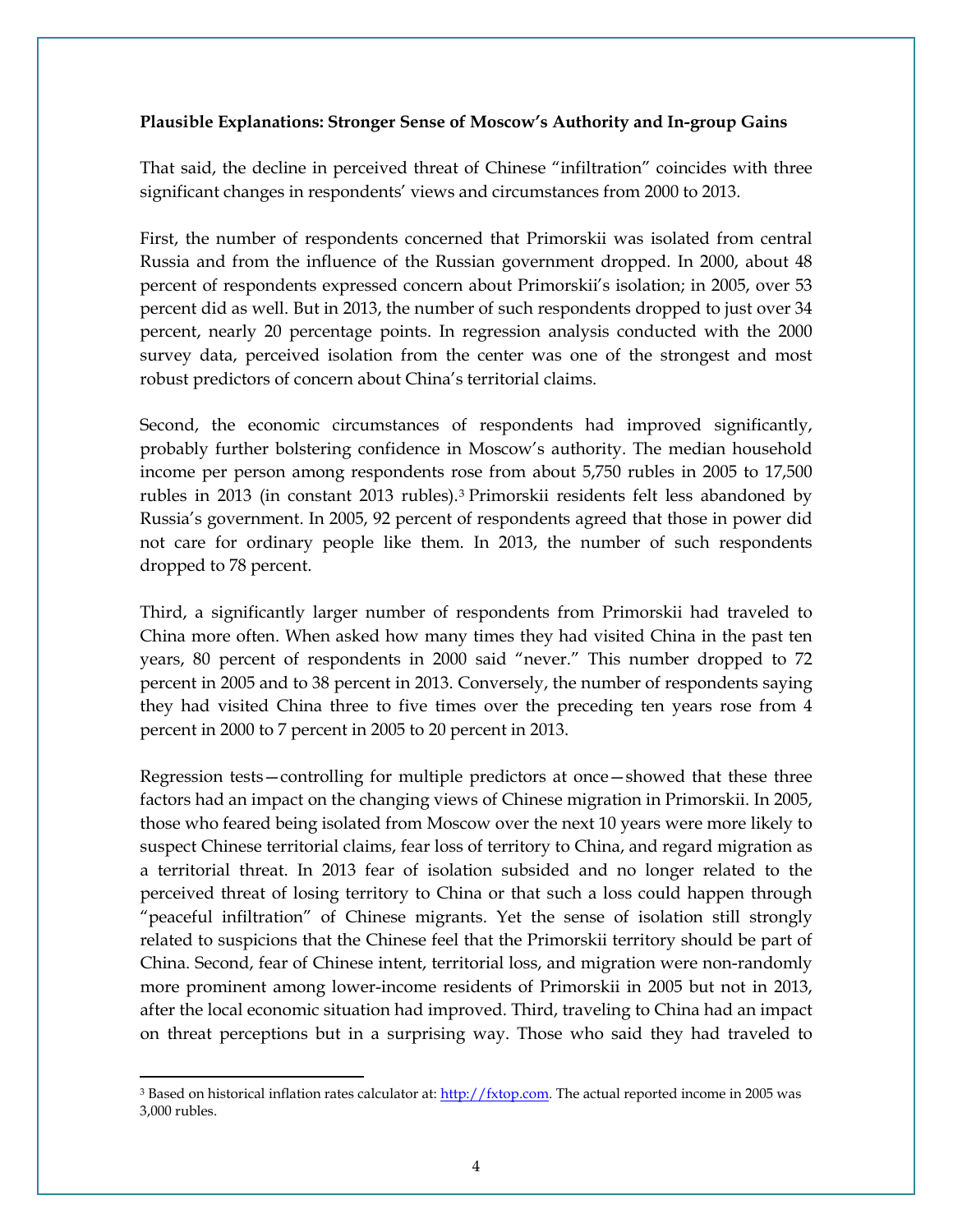China more in the previous ten years were also *more* likely to view Chinese migration into Primorskii as "peaceful infiltration" in 2005. As the reported number of visits increased substantially by 2013, this relationship faded away. In 2013, travel was related to none of the three indicators of threat shown in **Figure 1**. This means travel may have helped assuage fears of migration not because those who travelled became more openminded and accepting of Chinese migrants, but because they no longer saw cross-border travel as a security issue as they traveled more often. Finally, income, travel, and the sense of isolation were not significantly related to one another—suggesting each had a different perceptual logic.

#### **Internal Xenophobia: A Rising Challenge**

This analysis suggests that inter-group comparisons—be they comparisons of military power across states or cultural proximity and economic fortunes across ethnic groups—explain less about perceived security threats arising from migration than assessments of one's in-group strength. In particular, this appears to be the case when the "in-group" is one's state. The perceived strength of central authority matters. The rise of the latter in the Russian Far East is consistent with the sweeping political and economic reforms Moscow undertook in the region under Vladimir Putin's leadership. For example, there was the replacement of gubernatorial elections with appointees from the Kremlin, centralization of control over energy resources and transportation infrastructure, rapidly rising funding for the military and security forces and state orders for the military-industrial complex, development of new strategic weapons systems, and adoption of stricter border-crossing and migration-control rules. Given these developments, it is logical that Primorskii residents would see the loss of territory to China as a result of Chinese migration to be significantly less likely in 2013 than in 2000.

Other survey results, however, show that it is wise not to be complacent. For one thing, the reduced sense of isolation from Moscow still explained just a tiny amount of variation in overall threat perception. Perhaps more noteworthy, whereas Chinese migration is now seen as less of a threat to the security and sovereignty of Russia, migration in general continues to pose threats to ethnic relations in the region. In 2005, only 8 percent of Primorskii respondents said that the main threat from migration would be ethnic or religious conflict. In 2013, the share of these respondents went up to 30 percent. While more people in 2013 believed Moscow has real political and economic influence in the region, the legitimacy of and support for Putin's presidency looked more tenuous. In 2005, only 29 percent of respondents said they did not vote in the prior (2004 presidential) election. In 2013, the share of such respondents reached 42 percent. The number of respondents who admitted voting for Putin in these previous elections (2004 and 2012, respectively) was 47 percent in 2005, but only 32 percent in 2013. Finally, at 54 percent support for the wholesale deportation of migrants in both 2005 and 2013, extreme xenophobic sentiments remained about 7 percent stronger in Primorskii than in Russia overall. This points to the possible rise of internal xenophobia—hostility directed at migrants arriving from within Russia or through other parts of Russia.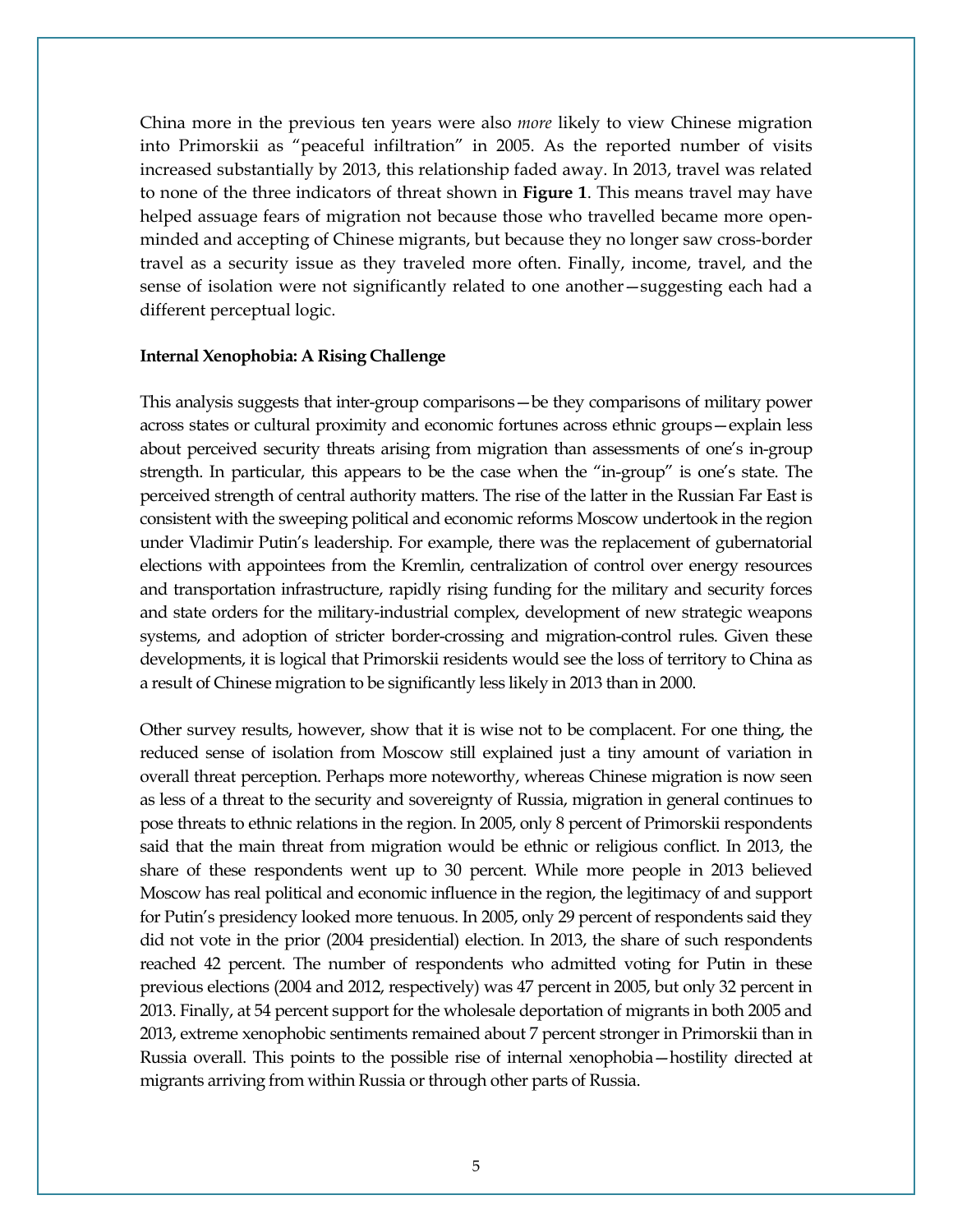One obvious challenge policymakers need to consider is how to improve intergroup perceptions in the region. Additional regression tests show that in 2005 and 2013 respondents who had migrants as neighbors were less threatened by China's territorial claims. The evolution of views on Chinese migration suggests that measures to increase social interactions among members of different ethnic groups—including through residency rules and residential integration--would be a good start. Effective recipes for best practices in different parts of the world abound—from the racial integration policies pursued by the U.S. Armed Forces to inter-confessional schooling practices in Northern Ireland. Similar—or innovative hybrid—approaches could help bury the specter of "Asian Balkans" in the Russian Far East, not only with respect to Chinese migrants but to others as well, particularly from the Caucasus and Central Asia. Public opinion suggests that the Russian state has become stronger even in its most vulnerable outposts. However, it may be time for the state to more actively and imaginatively generate opportunities to increase social contact between locals and migrants.



**Figure 1. Diminishing fears of Chinese migration and China's territorial claims among residents of Primorskii region, 2000-2013 (% respondents)**

*Note:* Data is based on opinion surveys conducted in Primorskii region in 2000 (N=1,010), 2005 (N=650), and 2013 (N=680). Percentages reported in this table are based on the number of responses excluding the missing data ("don't knows" and refusals to answer) for each question in each year's survey. The missing data made up about 15 to 20 percent of the total number of responses to these questions in the 2005 and 2013 surveys and 23-25 percent in the 2000 survey.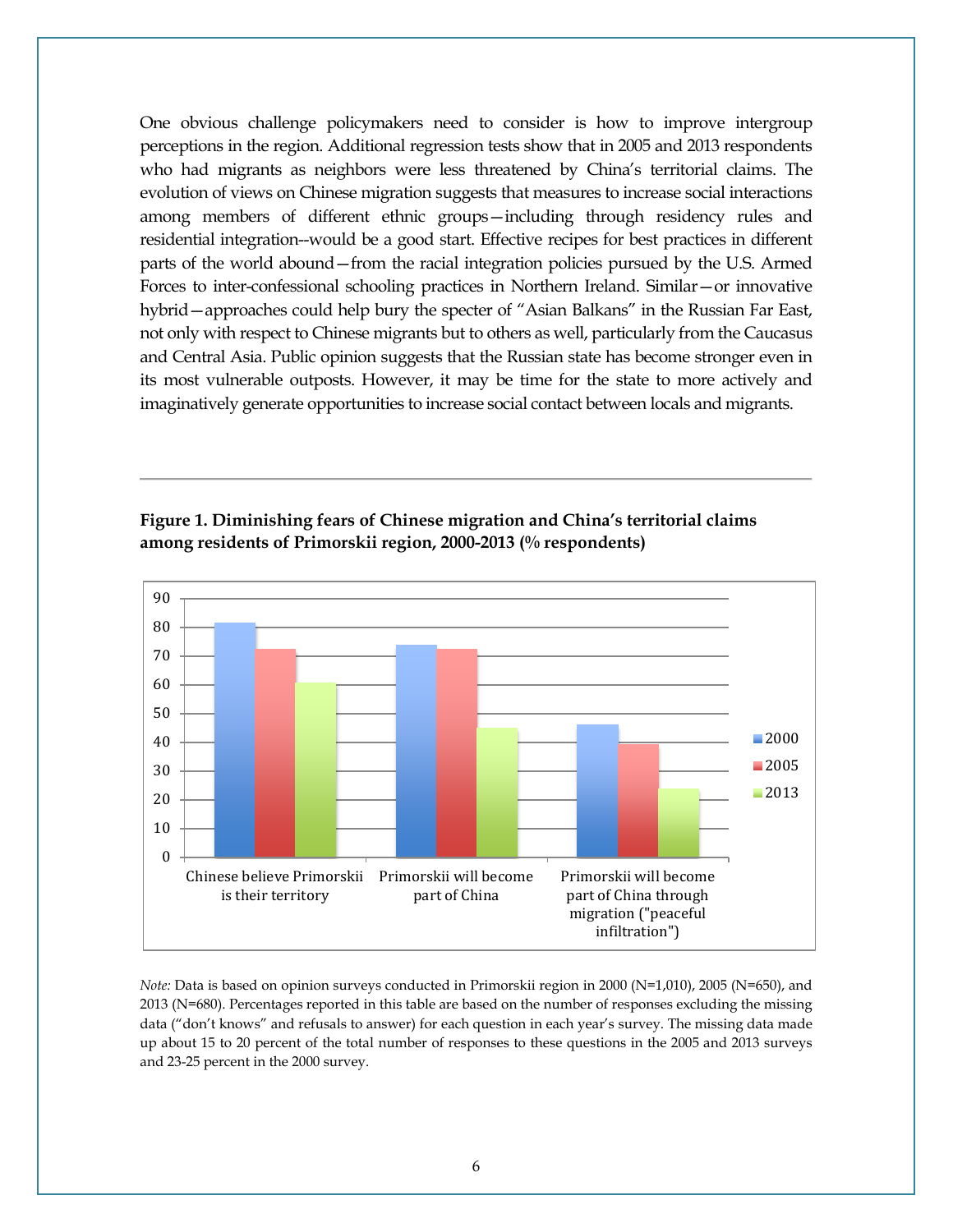

**Figure 2. Perceived military balance shifting in China's favor (% respondents)**

*Note:* Missing data excluded